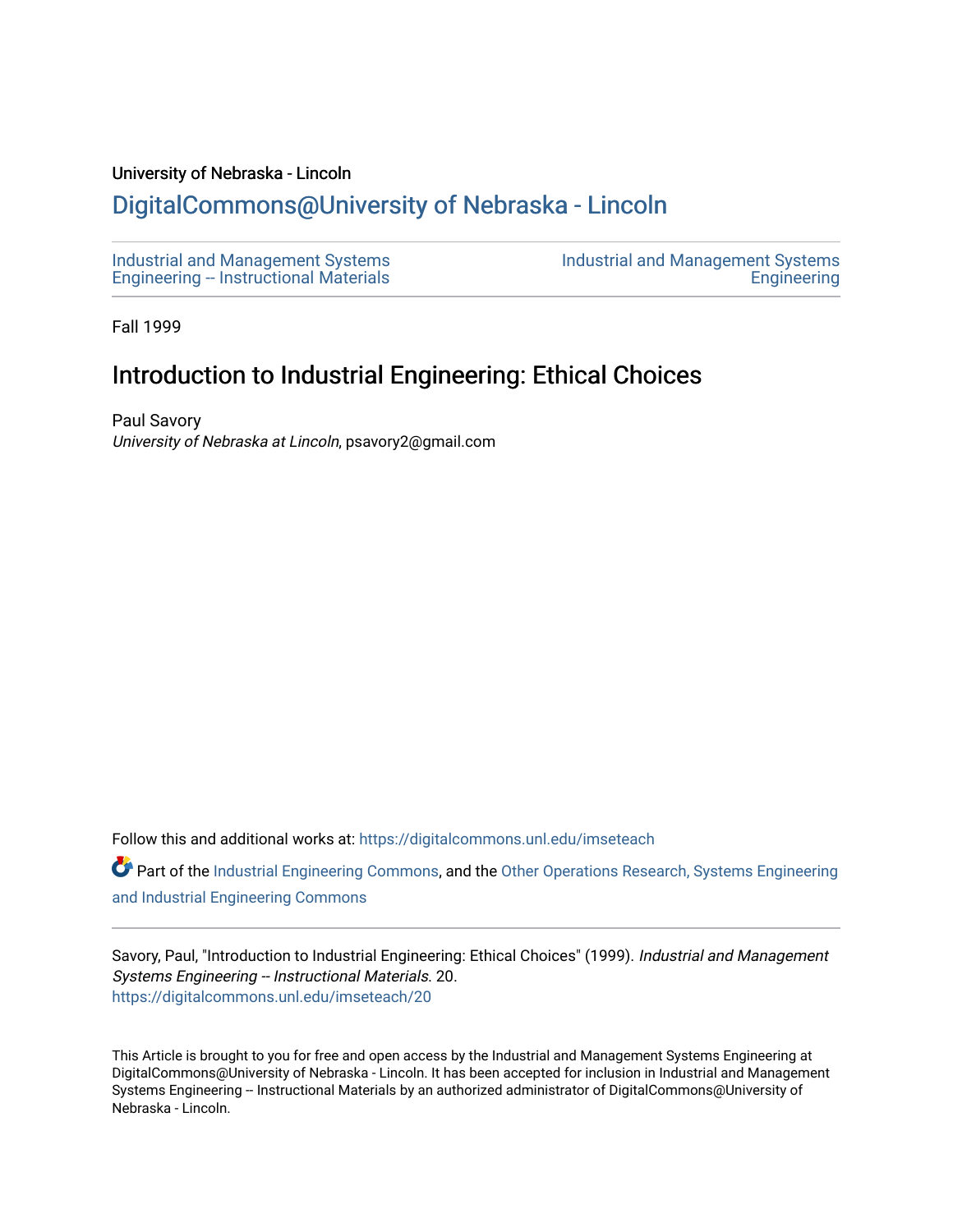

# **OBJECTIVE** *Ethical Issues*

All industrial engineering, product designers, and managers must at some point in their career face an issue that requires some amount of ethical or moral judgment. Consider the following scenarios and discuss with your group members what each of you would do.

**I do NOT want a group consensus!** *There are no right or wrong answers* **- I want you to explain/justify to your other group members what YOU would do in each of the following situations.**

### **Scenario 1**

Your boss comes to you and says, "If this analysis proves that our new concept will work, the buyer will select us as the vendor for sure." This contract could mean millions in new revenue and a dozen new jobs. Plus, it could mean big raises for both you and your boss.

After completion, your analysis shows that the system falls *just short* of the desired performance. Your boss is informed and says, "Find a way to make the system work and do it by Friday." Friday comes around and the system still does not work. Do you say it will work (and hope to find a way to make the system more efficient before installation) or do you stand your ground and say it does not work, and take a chance of losing the job with your company?

## **What would you do?**

**Suppose the desired system does not even come close to meeting the desired performance measure?**